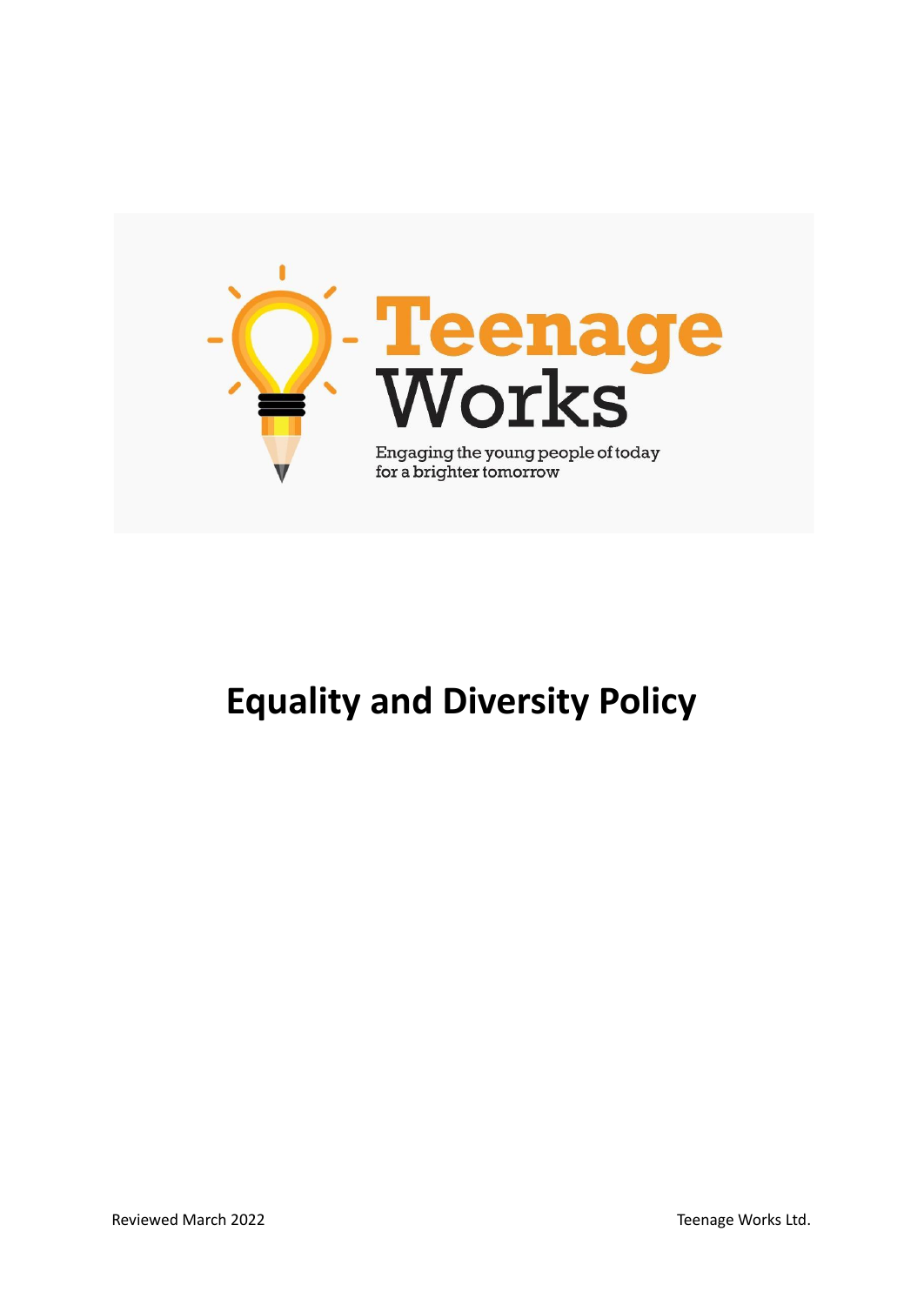## **Equality, Inclusion and Valuing Diversity Policy**

## **Statement of intent**

We will ensure that our service is fully inclusive in meeting the needs of all children, particularly those that arise from their ethnic heritage, social and economic background, gender, special educational needs, ability or disability.

Our setting is committed to anti-discriminatory practice to promote equality of opportunity and valuing diversity for all children and families.

### **Aim**

We aim to:

- Champion and promote the protected characteristics; age, disability, gender reassignment, marriage and civil partnership, pregnancy and maternity, race, religion or belief, sex and sexual orientation.
- Provide a secure and accessible environment in which all our children can flourish and in which all contributions are considered and valued.
- Include and value the contribution of all families to our understanding of equality and diversity.
- Provide positive non-stereotyping information about gender roles, diverse ethnic and cultural groups and disabled people.
- Improve our knowledge and understanding of issues of anti-discriminatory practice, promoting equality and valuing diversity.
- Make inclusion a thread that runs through all of the activities of the Company

The legal framework for this policy is:

- The Equality Act 2006
- Disability Discrimination Act (DDA) 1995, 2005
- Race Relations Act 1976
- Race Relations Amendment Act 2000
- Sex Discrimination Act 1976, 1986
- Children Act 1989, 2004
- Special Educational Needs and Disability Act 2001

### **Method**

The member of staff responsible for Equality, Inclusion and Diversity should, in order to meet our legal duties, promote equality and inclusion throughout our Company and value diversity .This member of staff is also responsible for monitoring the protected characteristics

We follow these procedures:

### **Admissions**

- Our setting is open to all members of the community.
- We advertise our service widely.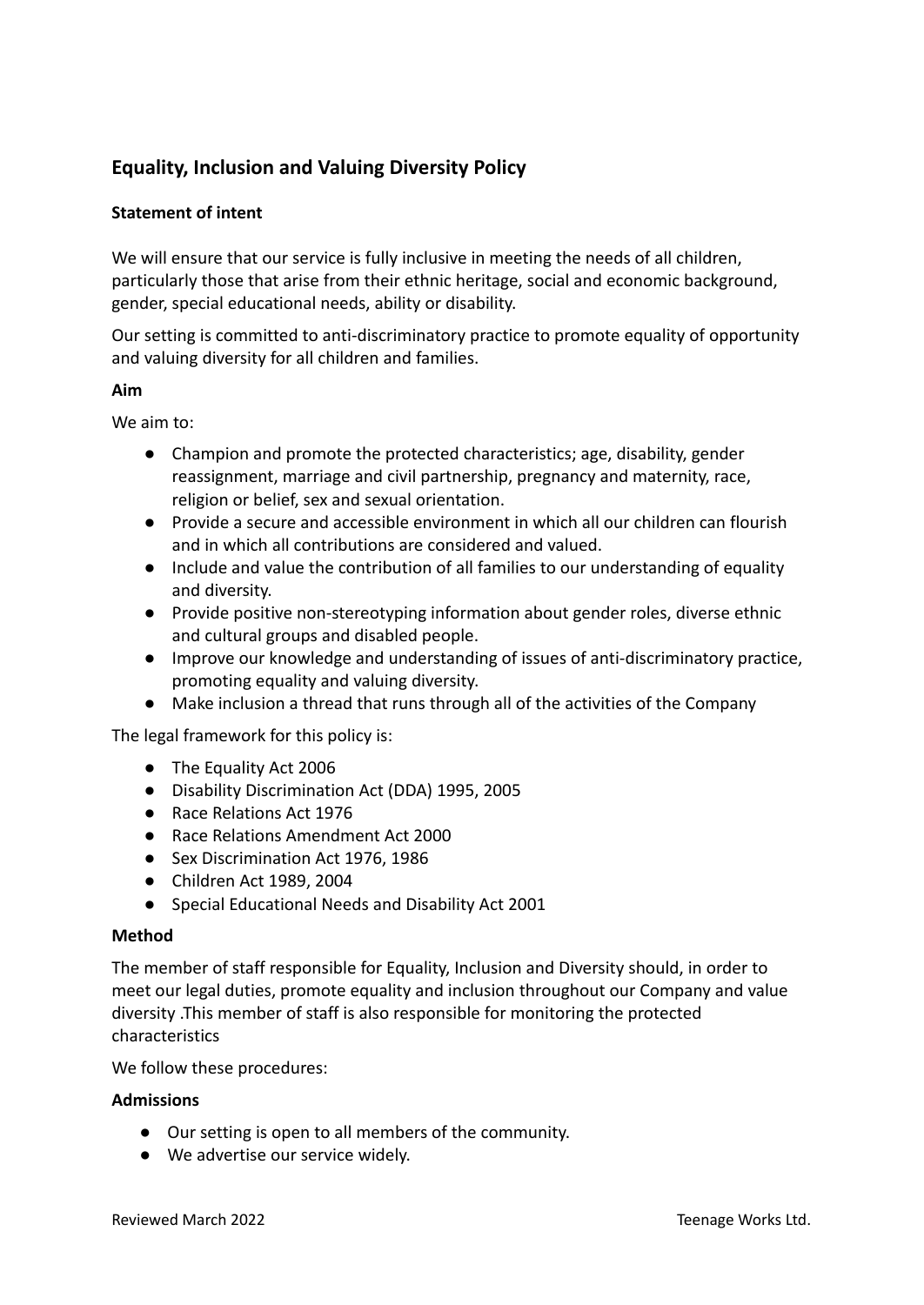- We reflect the diversity of members of our society in our publicity and promotional materials.
- We provide information in clear, concise language, whether in spoken or written form.
- We provide information in as many languages as possible.
- We base our admissions policy on a fair system.
- We ensure that all parents are made aware of our equality and diversity policy and all other relevant policies.
- We do not discriminate against a child or their family, or prevent entry to our setting, on the basis of colour, ethnicity, religion or social background, such as being a member of a Travelling community or an asylum seeker.
- We do not discriminate against disabled children. Consideration needs to be given to any reasonable adjustments required to include any child who may have a disability or special educational need.
- We develop an action plan to ensure that all individuals can participate successfully in the services offered by the company and in the curriculum offered.
- We take action against any discriminatory behaviour by staff or parents.
- **●** Displaying of openly discriminatory and possibly offensive materials, name calling, or threatening behaviour are unacceptable on or around the premises and will be dealt with in the strongest manner.

## **Employment:**

- Posts are advertised and all applicants are judged against criteria required.
- Applicants are welcome from all backgrounds and cultures. Posts are open to all, subject to appropriate experience and qualifications.
- We may use exemption clauses in relevant legislation to enable the service to best meet the needs of the community.
- The applicant who best meets the criteria is offered the post, subject to references and checks by the Disclosure and Barring Service. This ensures fairness in the selection process.
- All job descriptions include a commitment to valuing equality, inclusion and respecting diversity as part of their specifications.
- We monitor our application process to ensure that it is fair and accessible.

## **Training:**

- We seek out training opportunities for staff and volunteers to enable them to develop anti-discriminatory and inclusive practices, which enable all children to flourish.
- We review our practices to ensure that we are fully implementing our policy for promoting equality, valuing diversity and inclusion.

## **Curriculum and environment**

The curriculum offered in the setting encourages children to develop positive attitudes about themselves as well as to people who are different from themselves. It encourages children to empathise with others and to begin to develop the skills of critical thinking.

We do this by:

● Making children and young people feel valued and good about themselves.